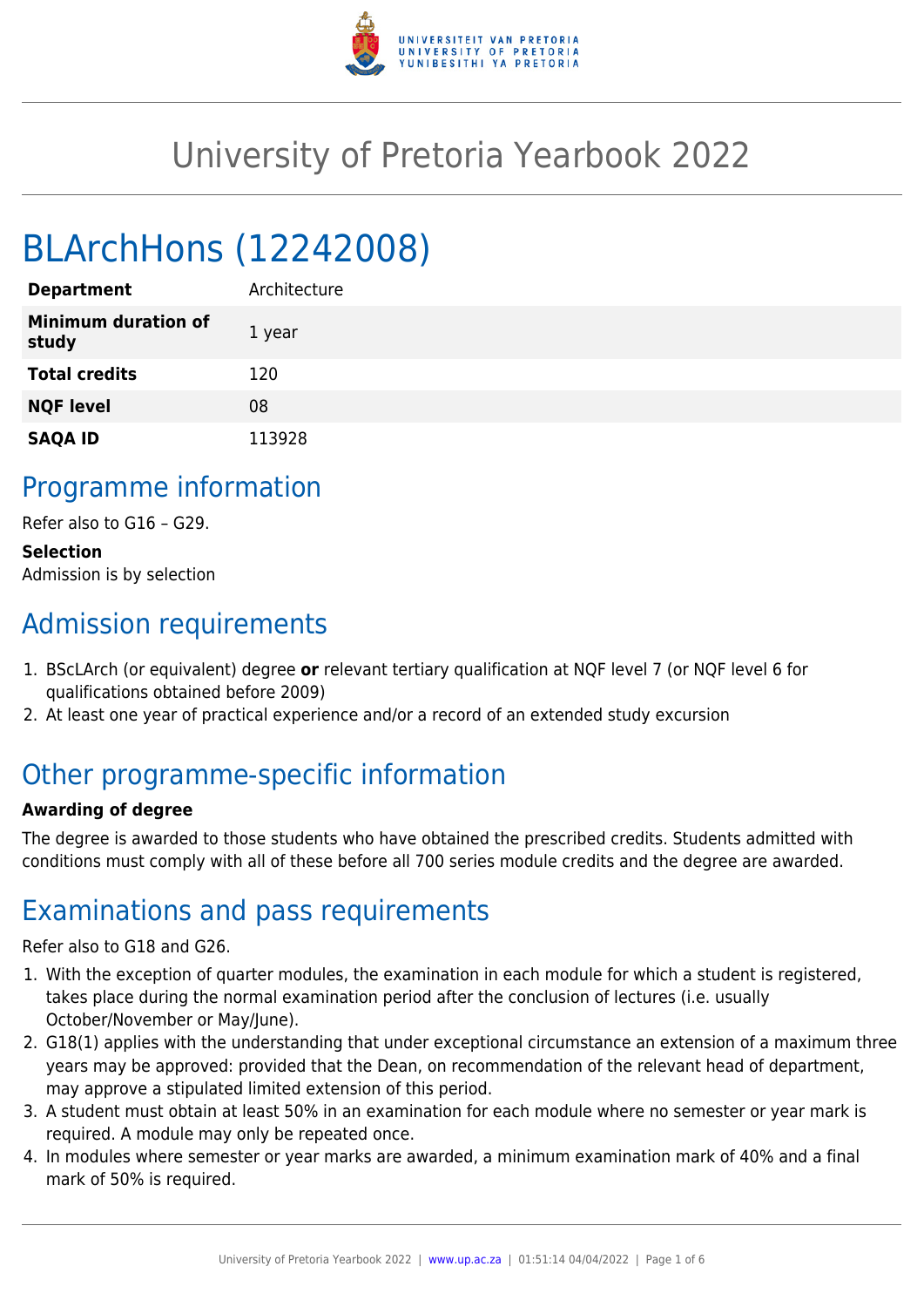

#### **Supplementary examinations**

No supplementary examinations are granted at postgraduate level.

#### **Special examinations**

Special exams for students who failed honours modules may be afforded at the end of the academic year but will be limited to a maximum of one design module and two other modules per student.

The degree is awarded when all prescribed modules have been passed.

# Pass with distinction

The degree is conferred with distinction if students registered for the degree for the first time, complete the degree within the minimum prescribed time and pass all modules with a weighted average of 75% (not rounded).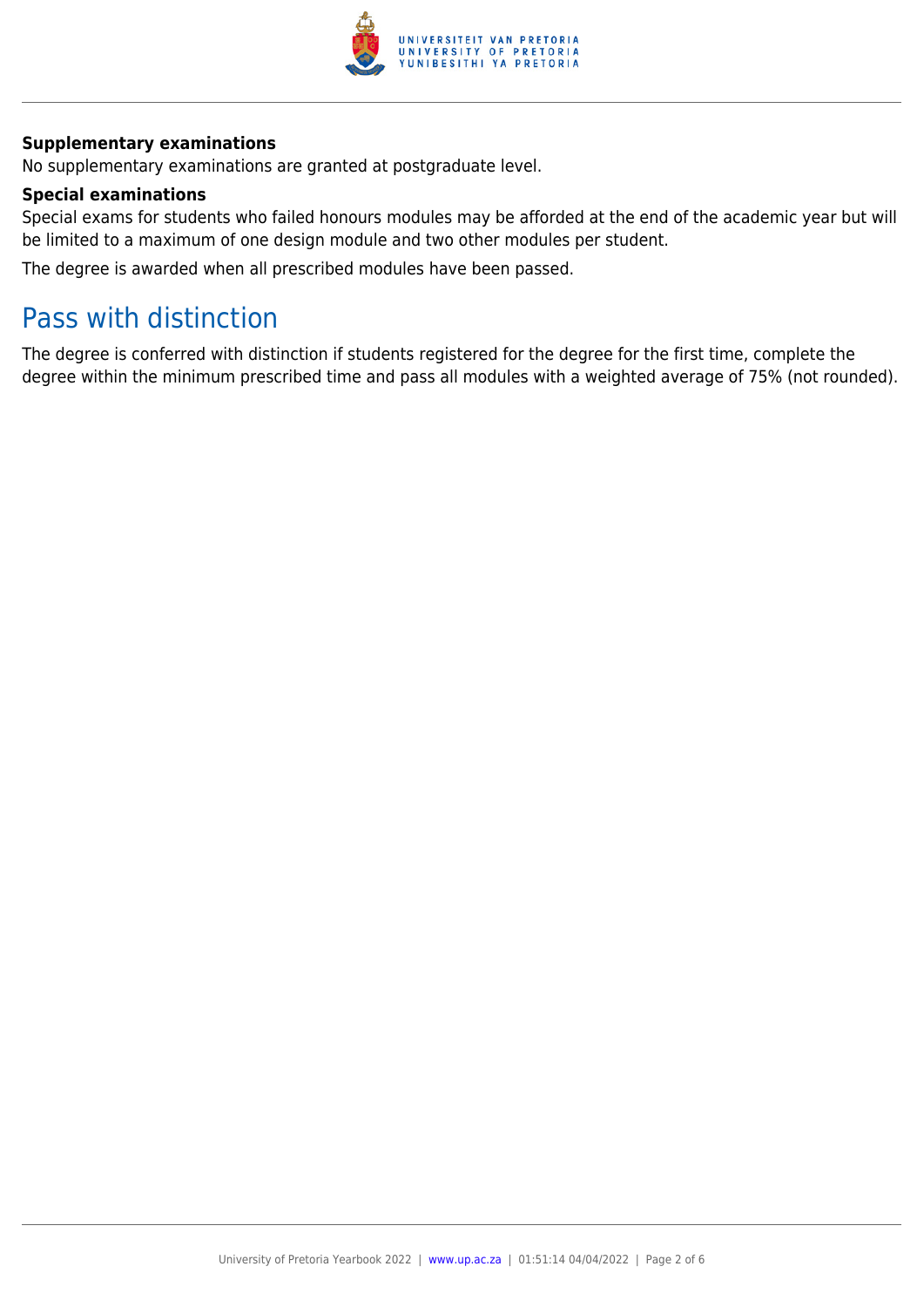

# Curriculum: Final year

**Minimum credits: 120**

## **Core modules**

### **Continuing practice development 710 (CPD 710)**

| <b>Module credits</b>         | 6.00                           |
|-------------------------------|--------------------------------|
| <b>NQF Level</b>              | 08                             |
| <b>Prerequisites</b>          | No prerequisites.              |
| <b>Contact time</b>           | 2 lectures per week            |
| <b>Language of tuition</b>    | Module is presented in English |
| <b>Department</b>             | Architecture                   |
| <b>Period of presentation</b> | Quarter 2                      |

### **Continuing practice development 720 (CPD 720)**

| <b>Module credits</b>         | 6.00                           |
|-------------------------------|--------------------------------|
| <b>NQF Level</b>              | 08                             |
| <b>Prerequisites</b>          | No prerequisites.              |
| <b>Contact time</b>           | 2 lectures per week            |
| <b>Language of tuition</b>    | Module is presented in English |
| <b>Department</b>             | Architecture                   |
| <b>Period of presentation</b> | Quarter 1                      |

### **Continuing practice development 730 (CPD 730)**

| <b>Module credits</b>         | 6.00                           |
|-------------------------------|--------------------------------|
| <b>NQF Level</b>              | 08                             |
| <b>Prerequisites</b>          | No prerequisites.              |
| <b>Contact time</b>           | 20 lectures per week           |
| <b>Language of tuition</b>    | Module is presented in English |
| <b>Department</b>             | Architecture                   |
| <b>Period of presentation</b> | Quarter 4                      |

### **Continuing practice development 740 (CPD 740)**

| <b>Module credits</b> | 6.00              |
|-----------------------|-------------------|
| <b>NQF Level</b>      | 08                |
| <b>Prerequisites</b>  | No prerequisites. |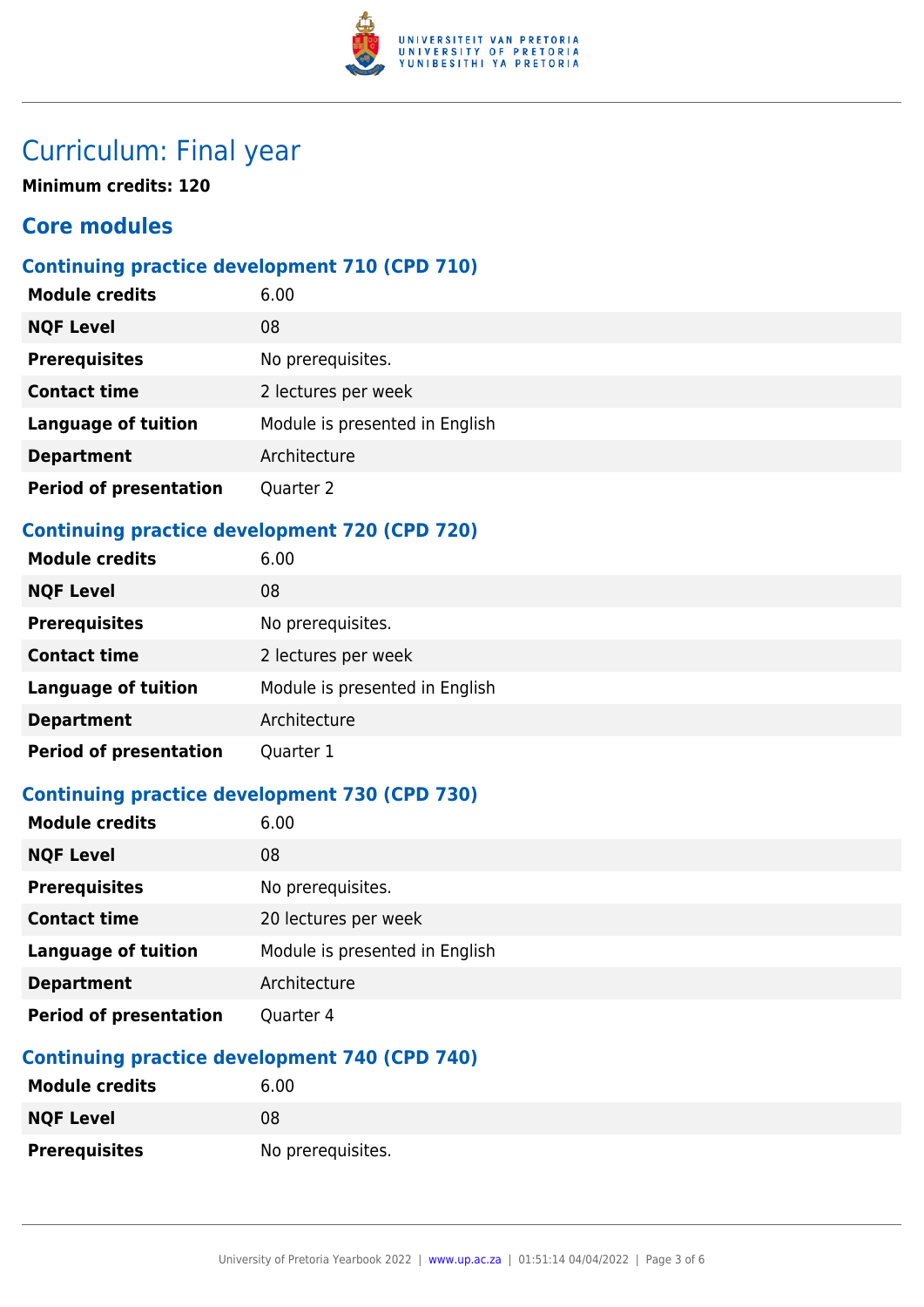

| <b>Contact time</b>           | 2 lectures per week            |
|-------------------------------|--------------------------------|
| Language of tuition           | Module is presented in English |
| <b>Department</b>             | Architecture                   |
| <b>Period of presentation</b> | Quarter 3                      |

### **Research field project 712 (RFP 712)**

| <b>Module credits</b>         | 16.00                          |
|-------------------------------|--------------------------------|
| <b>NQF Level</b>              | 08                             |
| <b>Prerequisites</b>          | No prerequisites.              |
| <b>Contact time</b>           | 7 practicals per week          |
| <b>Language of tuition</b>    | Module is presented in English |
| <b>Department</b>             | Architecture                   |
| <b>Period of presentation</b> | Consult the department         |

#### **Module content**

Research-led interdisciplinary design project. Students may from time to time be required to undertake experiential learning/practical work, community engagement or data collection activities related to on-site research in socioeconomically underprivileged areas.

#### **Research field project 720 (RFP 720)**

| <b>Module credits</b>         | 16.00                          |
|-------------------------------|--------------------------------|
| <b>NQF Level</b>              | 08                             |
| <b>Prerequisites</b>          | No prerequisites.              |
| <b>Contact time</b>           | 7 practicals per week          |
| <b>Language of tuition</b>    | Module is presented in English |
| <b>Department</b>             | Architecture                   |
| <b>Period of presentation</b> | Consult the department         |

### **Research field project 722 (RFP 722)**

| <b>Module credits</b>         | 16.00                          |
|-------------------------------|--------------------------------|
| <b>NQF Level</b>              | 08                             |
| <b>Prerequisites</b>          | No prerequisites.              |
| <b>Contact time</b>           | 7 practicals per week          |
| <b>Language of tuition</b>    | Module is presented in English |
| <b>Department</b>             | Architecture                   |
| <b>Period of presentation</b> | Consult the department         |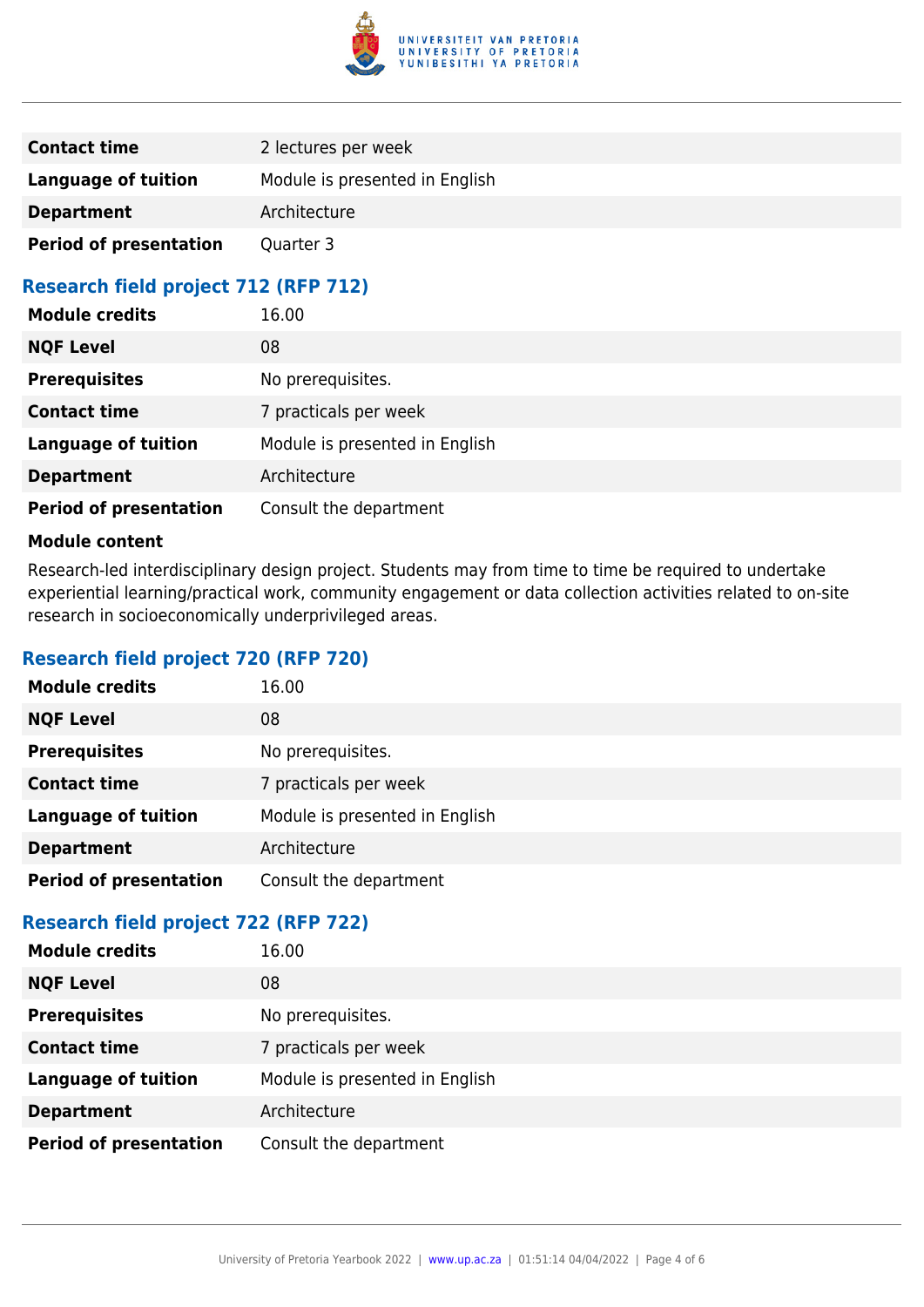

#### **Module content**

Research-led interdisciplinary design project. Students may from time to time be required to undertake experiential learning/practical work, community engagement or data collection activities related to on-site research in socioeconomically underprivileged areas.

#### **Research field project 732 (RFP 732)**

| <b>Module credits</b>         | 16.00                          |
|-------------------------------|--------------------------------|
| <b>NQF Level</b>              | 08                             |
| <b>Prerequisites</b>          | No prerequisites.              |
| <b>Contact time</b>           | 7 practicals per week          |
| <b>Language of tuition</b>    | Module is presented in English |
| <b>Department</b>             | Architecture                   |
| <b>Period of presentation</b> | Consult the department         |

#### **Module content**

Research-led interdisciplinary design project. Students may from time to time be required to undertake experiential learning/practical work, community engagement or data collection activities related to on-site research in socioeconomically underprivileged areas.

### **Research field studies 701 (RFS 701)**

| <b>Module credits</b>                                                  | 32.00                                |
|------------------------------------------------------------------------|--------------------------------------|
| <b>NQF Level</b>                                                       | 08                                   |
| <b>Prerequisites</b>                                                   | Admission to the relevant programme. |
| <b>Contact time</b>                                                    | 2 lectures per week                  |
| <b>Language of tuition</b>                                             | Module is presented in English       |
| <b>Department</b>                                                      | Architecture                         |
| <b>Period of presentation</b>                                          | Year                                 |
| <b>Module content</b>                                                  |                                      |
| Section A: Research process<br>Section B: Structured literature review |                                      |

Section C: Research methodology; Tools and instruments

Section D: Research proposal

The regulations and rules for the degrees published here are subject to change and may be amended after the publication of this information.

The [General Academic Regulations \(G Regulations\)](https://www.up.ac.za/yearbooks/2022/rules/view/REG) and [General Student Rules](https://www.up.ac.za/yearbooks/2022/rules/view/RUL) apply to all faculties and registered students of the University, as well as all prospective students who have accepted an offer of a place at the University of Pretoria. On registering for a programme, the student bears the responsibility of ensuring that they familiarise themselves with the